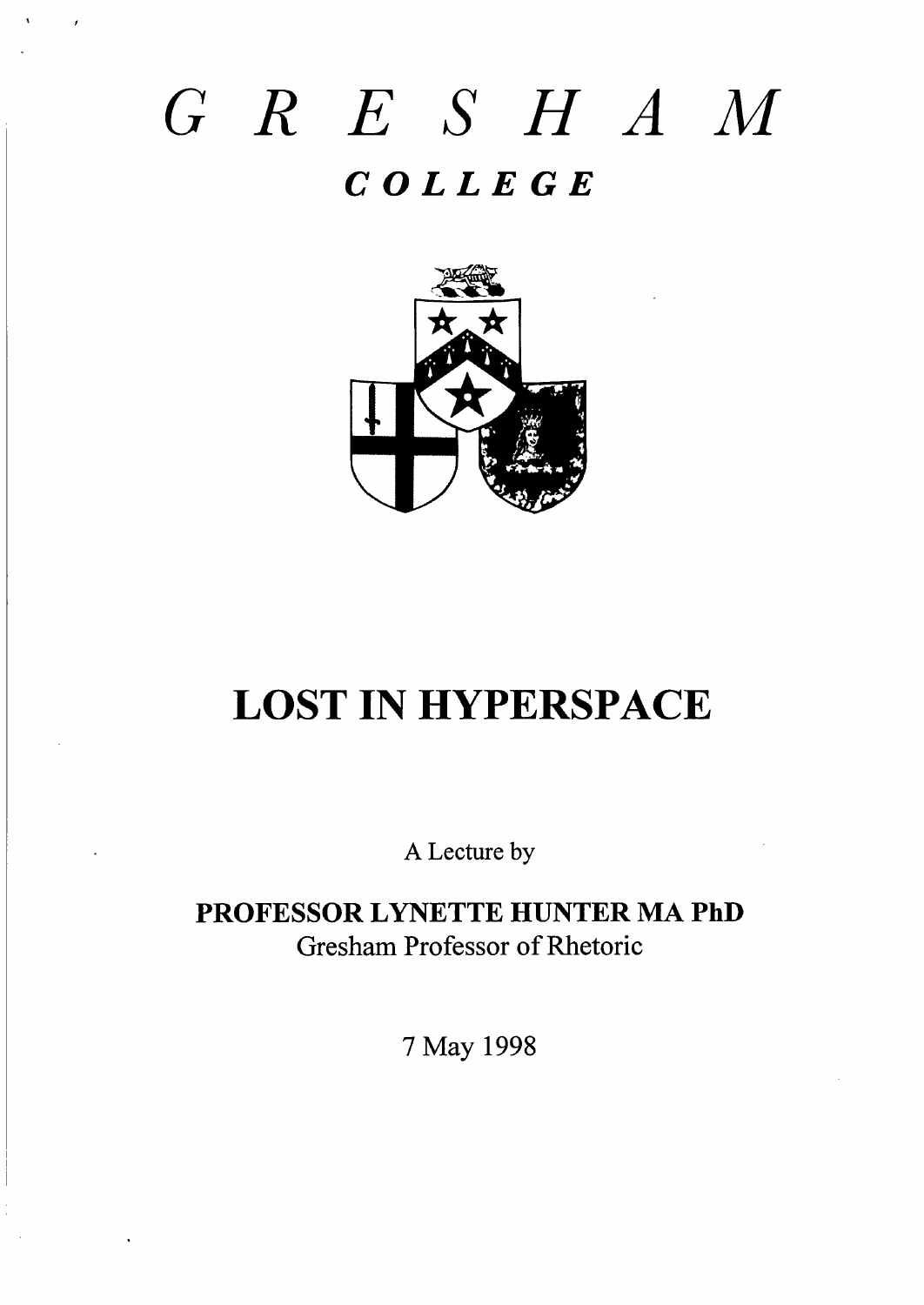### Lost in Hyperspace: Hypertexts and Textual Value

#### Professor Lynette Hunter

[Apologia: This transcript is a written version of a lecture which contained extensive demonstrations of the hypertexts in question. Hence it offers a considerable amount of detailed description, that, although I fear it may get in the way of the argument, is necessary to give a realistic idea of what these texts do and how we might respond to them.]

What is Hypertext? Well, first and foremost it is a medium that has the potential to rival the book. In effect, it has become the primary means of organizing communication with the general public by way of computers. Although it started as a specialised technique, it is now generic to nearly all electronic communication that uses words. BUT, what is it? Quite simply, instead of the page being in a linear order that we read from start to finish, with hypertext it becomes possible to read 'vertically', moving through a text by following keys or indicators that tell you where you can go next.

These keys might be point-blank questions, such as those on bank cash machines. We are given a specific set of choices, to opt for a savings, a chequing, a deposit account, for example. We move the pointer to the correct line, and the computer takes us to the next relevant page. This is hypertext at work. And those keys to choice could be simply page number references, akin to those we find in children's books that ask: If you want the princess to go through the middle door, go to page 21; if you want her to go through the lefthand door, go to page 43; and so on. The keys can be typographical, say an italicised word, or colour co-ordinated, or numbered, or indeed they can be put before us in the form of maps.

I would like first to have a close look at the web novel by George Ryman, 253. 253 is a version of what I call a central text hypertext  $-$  I'll come back to this. At its centre, it has a series of 253 short, page-long, stories about people sitting on the underground. There are seven carriages, with 252 seats, plus one more seat for the driver. What Ryman has done at the basic level is provide a physical description, a set of interests, and a short piece of stream of consciousness, for each person. And this is a full train. Clearly the device depends partly on the familiarity many of us have with traveling on the underground. The clothes we wear are potential indicators of so many social and cultural issues, so the physical description tends to hook the reader in with an immediate visual representation, that I personally think has more impact for being presented in words rather than as a graphic. The set of interests is rather like a capsule introduction, part cliché, part serious, part entertaining, in much the same way that we might make a brief acquaintance of someone at a party or over lunch or at a meeting. These interests though have another function. They allow the reader to follow a set of readings that are specific to the interests - I'll come to this in a moment. The third element, of the stream of consciousness that is offered for each person on the train, is a fairly standard first person account of passing thoughts.

Significantly, each of the three sections has a slightly different narratorial voice. The physical description focuses on the visual, but is also capable of making implicit social comments by describing a dress as 'New Age', rather than 'long and coloutiul'. The voice that tells us about interests is a **curious combination** of sarcasm, irony, satire and parody, all of them explicitly devices for social and political critique, even if the critique is fairly conservative. But the voice that offers the internal thoughts of the characters is quite various, and very personal. Ryman does not hesitate to exploit the first person voice, and all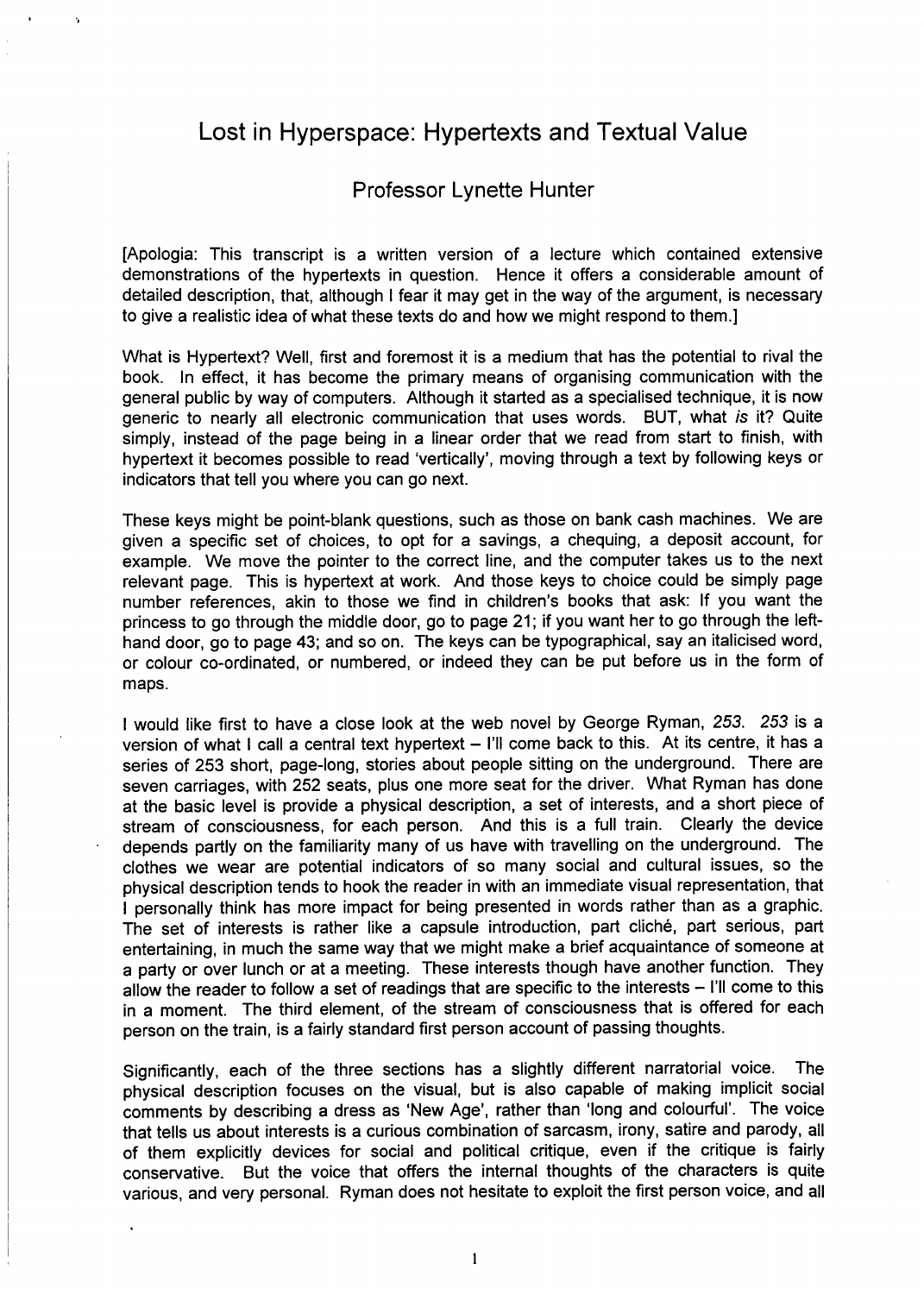that it calls up in terms of the readers' response. We tend to believe first person voices. We tend to listen to them more intimately. And the overwhelming effect of these sections is emotive. They also often end on an anticipatory note which has at least two effects: first, they tend to keep the reader reading, not because we want to find out what happens to this character, but because the way we are deprived of finding that out, generates a desire to find out something, so we read on to another character. At the same time, it is possible, within this hypertext novel, to add one's own ending. Indeed, Ryman encourages us to respond by writing our own 'seat-pages' for another carriage that he promises to turn into another novel.

This brings me to the larger structure of the hypertext. If it has the central set of 253 texts as a base, it allows for a number of other kinds of communication. When we first enter the 253 website, we are met with a series of topics from which we can choose. We could find out more about the site, or go and look at an explanation for why 253 came into existence, or possibly go to an advertisement. This introductory page works in a way similar to the introductions to books. We find out a little about the writer, including the fact that he has set the journey on a date that could be quite arbitrary, but which is highly significant for him, since it is the day he found out that a close friend was dying from AIDS. Now what exactly do we do with this information? is it 'true'? or is this a narratorial voice that is indicating the emotive quality of much of what follows? We also find out about the conditions of publication, and that Ryman works for a company that could produce similar hypertexts for ourselves, should we want it. Hence this might be simply a great advertising gimmick. Yet we also find out that Ryman, or his narrator, has a profoundly satiric take on advertising, since the 'advertising' page contains a spoof on those 1950s-style 'improve your memory' advertisements in newspapers, by suggesting that if you read this novel you will be able to impress your boss with your erudition and aesthetic insight....

At the foot of the introductory page, we also find out about the primary sites that we could visit apart from the train carriages themselves. One is the Journey Planner, which offers a map of connections between the different characters on the train. In a graphic that echoes the London Underground map, there are 'stations' that are called 'chocolate' or 'Gulf War syndrome', and these are elements taken from the set of interests that are given to each character. Hence the reader could read through 253 only looking at the sites interested in 'Gulf War syndrome' for example. Or we could read the entire text, but not character by character, rather topic by topic. Among the sites listed at the foot of the page we could also go directly to 'the end of the line', which, it transpires, is the train crashing. Counter to convention, Ryman does not allow anything to happen on this train, but it does come to an end, because it crashes. Furthermore, it is possible to read the internal thoughts of each character just as the crash is happening. This is rather macabre, but the reader doesn't have to read it, and it can also be considered a meditation on death. All these options are available to the reader; the response depends on how the reader chooses to contextualise herself or himself.

As the reader reads, there are certain structural devices that guide us. Each carriage comes with a location map of its own, that is a simple representation of the seats, and in each place is typed the character's name and main interest. We can simply use the mouse to click on a name, and the relevant page description comes up. We are also allowed to visit the immediate seat before and after the one we are visiting at the moment, and Ryman occasionally sets up intercommentary as one character looks at another, or becomes aware, for example of a scuffle further down the carriage (and you can immediately go and find out what those scuffling characters think they are doing). Every time we visit a seat and read the material, that seat changes colour on the carriage map, so that we can visually recognise where we have been, which seats/characters we have already visited. And this is a happily stabilising strategy that helps the reader to cope with the sheer number of potential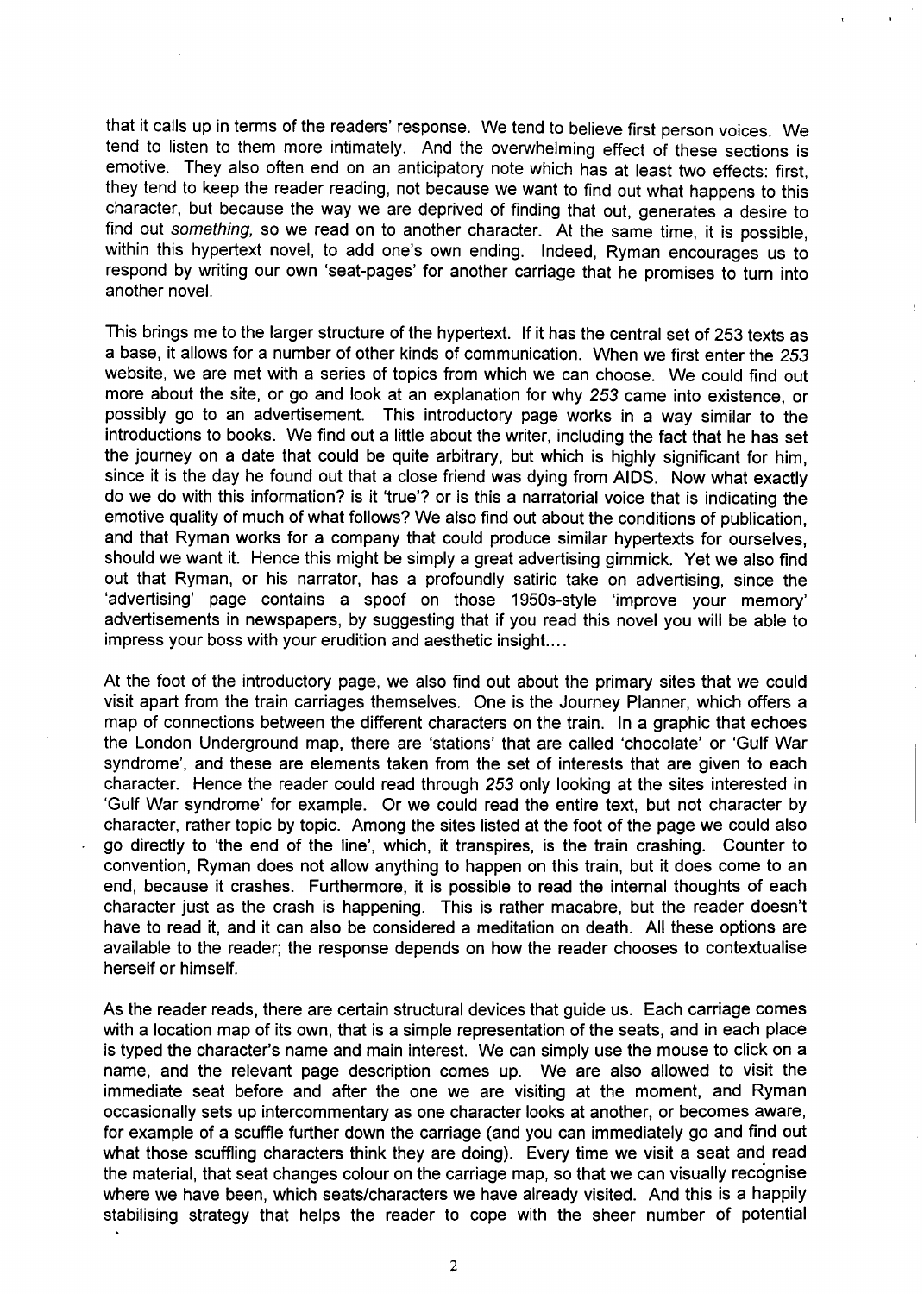characters. Most important is the amount of white space on each screen, which reminds the reader that they are in a fairly familiar environment, that has just been loosened up a bit.

I have spent some time considering this hypertext, because I think it is clearly designed and that it incorporates a number of generic strategies that I'll go on to talk about in other hypertexts. But what I have not considered is the overarching effect of reading in this manner, nor the underlying persuasive rhetoric that it employs. Without further critical interchange it is difficult to assess, but I would characterise it as a text close to the kind of stance taken by Charles Dickens: densely plotted, using the novel in a radically new way  $-$ Dickens to appropriate the periodical publication that came to dominate nineteenth century literature, and Ryman to appropriate the hypertext web publication -- and potentially highly manipulative, drawing on cultural and social prejudice and cliché, with just enough of a distanced narrator to call these into question at the same time as exploiting them. The 'end of the line' is one of the more contentious elements of the text, but one which needs careful critical attention.

\*\*\*\*\*

What I would like to do now is look back over earlier examples of hypertext, to get a better idea of how we might find guidelines for reading these texts.

When hypertext first came into the public's imagination it seemed to promise a utopia of intertextuality and interconnection: A text that would be flexible, self-regarding and therefore critical, and would fully involve the reader. It is no surprise that Ted Nelson's early hypertext was called WNADU, the site of Samuel Coleridge's famed pleasure dome. Many people, faced with the potential in hypertext for interconnecting texts, reacted at first by constructing what I call central text hypermedia - this was the first impetus I had as well. I had a vision of being able to place a Jane Austen novel in the centre of a web of other information concerning the historical and social background, the language of the novel, a study of genre from the period, an analysis of that novel in the context of her other writing, the critical responses to it over a period of years, the cultural effects it was having on us today. The project envisaged only got to a planning stage, with a few student trials, since with the programs we had available, the structure simply became too unwieldy. We had tried to provide routes through to important secondary texts, but, in the absence of the WorldWideWeb and access to archive sites, we had to scan whole books in ourselves, try to provide connections to other programs that would make concordances and allow for language analysis. In those days, ten years ago, this required heavy-duty computers that simply were not available to the undergraduate students who we wanted to help. But in addition we inadvertently discovered that this kind of text is not necessarily helpful to the reader. This vast expanse of knowledge at their finger tips left them feeling overwhelmed and confused. In fact, all we had needed to do was provide references out to the library locations of associated books, or to ancillary computer programs. In our attempt to bring texts physically 'nearer' the user, we had also reckoned without the effects of habitual research: that the space around a library or the mere bodily exertion needed to get there, were all tied up into the reader's patterns of study; that they wanted the context of other people around specific stages in the research process, which the computer erased.

There are, however, working hypertexts of this encyclopaedic kind. The Brown University 'Dickens Web' is an example that has many of the elements typical of central text hypermedia. In my opinion the structure has the potential to be of considerable use, especially when one would like to direct the user's response. One unexpected outcome of the work done on the Jane Austen hypertext was the gradual realisation that we hac consistently directed the student reader toward 'history'. Now I know history is important, bu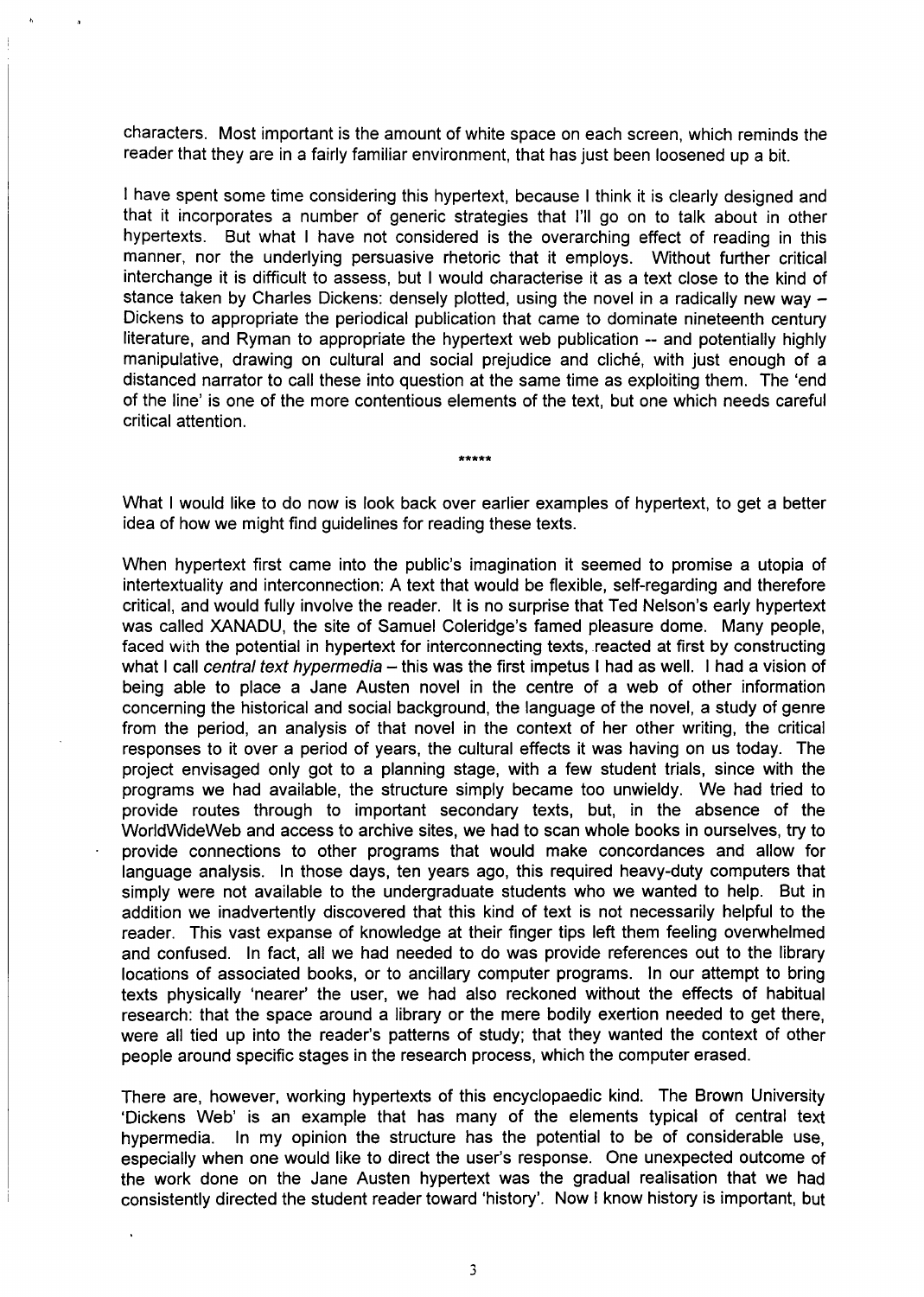I had not known how important it was for my own pedagogical style, until the hypertext revealed it to me.

,,

 $\overline{a}$ 

**A** different kind of hypertext structure can be thought of as topic-driven, and this is the kind of hypertext that we can find on the Web. The first experience I had of helping to design this kind of text occurred when the Chemical Pathology department of the St James Hospital in Leeds asked me to think about how to organise all the little bits of paper, often useful hints stuck on the side of a filing cabinet, so that they could be helpfuliy accessible to any staff that might need them. What we couldn't do was disrupt the conventional method of categorising any of this information, since swift thinking in emergency situations often runs along well-worn paths. Medical staff train for years in highly structured knowledge, and so we basically had to try to find an analogue for that structure. Similarly, the Web browsers I talked about in the last lecture have to mimic some aspect of how users usually find out information. I mentioned that they often offer pages with lists of topic titles that are familiar to a discipline or to a bookshop, so that the user recognises that they can choose a topic in the way that they might physically 'go' to a section of the library or shop. The choice is usually made by using a computer 'mouse' to pass the cursor (which locates the exact point on the screen which is currently active, and is often shaped like an arrow) over the words on the page. When it changes shape (to say, a hand, rather than an arrow), we can click the mouse key to choose that word. These choices typically refine into smaller and smaller subsections, for example: they move from Humanities, to Literature, to Poetry, to Specific Poet.

A third kind of hypertext structure, that I call 'multidocument' hypertext or labyrinthine hypertext, is possibly the most expected within the hypertext world. These hypertexts allow for a large number of documents, written,. visual and.aural/oral, to be incorporated into a site. Once there, the reader can wander around the documents at will, but is usually directed along specific threads of inquiry by colour coding or typographic clues. To draw again from my own experience, I was involved in the early stages of organizing the Hartlib Papers Project at Shefield University, which collection almost necessitated this kind of approach. The Hartlib Papers consist of many shoeboxes full of letters gathered by one Samuel Hartlib between 1630 and 1662. He had set himself up as an unoficial information agency, receiving letters from scientists and philosophers all over Europe and having them copied to the intellectual community around England. And he fulfilled the reverse process for that community as well, sending copies of letters by English writers back to the continent. Among his correspondents were Milton, Descartes, Pascal, Newton, and many others.

The task of the Hartlib Papers Project was to make the papers accessible by publishing them in electronic form. Rather than simply transcribing them into computer-readable text, the editors of the project decided to help the reader move around in this mass of documents by coding the letters by topic. Furthermore, every time someone searches the Papers in electronic form, their groupings of texts can become additional topical areas. For example, say someone wants to search the letters for information on tobacco use in the midseventeenth century: they would typically ask the database to search in the first instance for the word 'tobacco', and its variant spellings. While they are working through these texts, they may find that some of the letters refer them hypertextually to other letters which do not contain the word tobacco, but which some other user has at one time or another recognised as being concerned with the issue. By the time this reader/searcher has finished explofing the papers, there will be a set of letters which could be grouped together under the term 'tobacco' as a topical area of help to future researchers.

However, the labyrinthine hypertext is always in danger of losing the reader – or the reader is always in danger of becoming lost in the labyrinth: 'lost in hyperspace' as it has been put. There is often no way of knowing if you have visited all the documents in the text, or of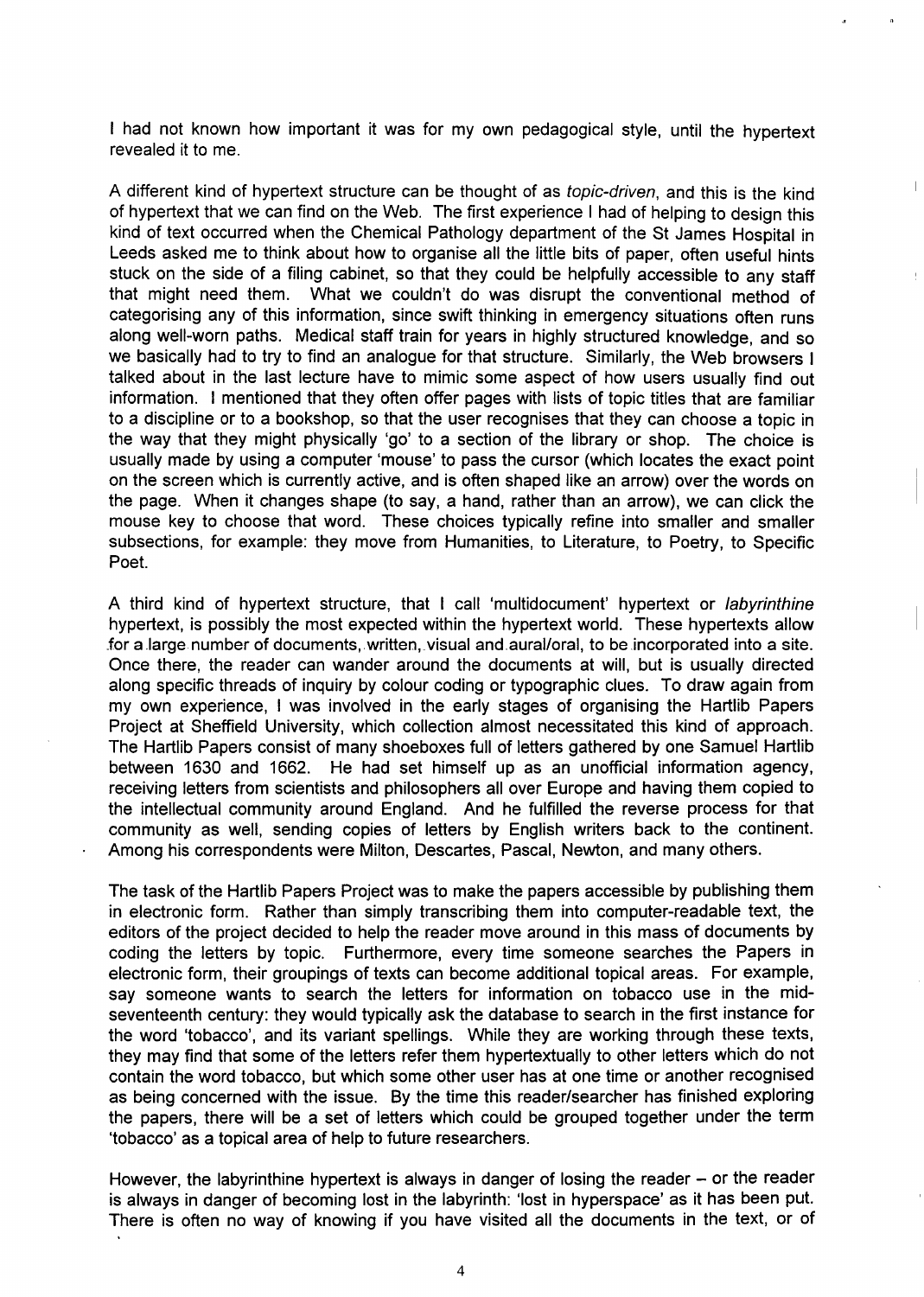retracing your steps - although some hypertexts, as with an early version of the Hartlib Papers, a retrospective map can be produced. The retracing of steps is often vital to understanding the genesis of an idea, its conceptual environment and limitations. When we read books and other paper documents, we can make physical, visible piles of 'where we have been', but without this facility in a hypertext, we can easily get confused. Hypertexts challenge the fundamental critical assumptions of literary value which expect a single author, a linear reading from start to finish, and the consistent medium of print.

At the same time, the overall effect of reading the Hartlib Papers electronic edition is of reading a periodical from the seventeenth century – when, of course, they did not yet exist. When we read magazines, for example, we do not read in a linear way from beginning to end; we even jump around following the 'continued on page 103' notes to the completion of an article as we would follow a hypertext link. There is no one author of a magazine, although there is an editor, and in some senses the constructors of the hypertext take over the function of a guiding editorial voice. Finally, the medium for magazines is variously print, photograph, graphic, cartoon, and so on, in much the same way as hypertexts often use multimedia, including film clips and music. The experience of reading magazines is not dissimilar to reading a Iabyrinthine hypertext, it's just that we have learned to read periodicals in this way over 300 years, while the hypertext is quite new, and while analogous, not exactly the same.

For the moment, to help the reader learn how to read, Iabyrinthine texts need to be quite short in terms of the number of 'pages' or screens they hold. I myself would put this number at no more than 150 pages, and preferably less than 100. One well-known example of a literary text structured in this way is Michael Joyce's afternoon, a story. When we enter the hypertext, there is an initial introductory screen that tells us how to move around the labyrinth, what certain symbols denote about moving one screen forward or back, or how to go back to the beginning. The second screen, which we do not necessarily even see if we choose to go directly into the literary text, gives us conventional information about the author, the versions/editions of this text, the producers: the kind of information we would normally glean from the opening pages of a book. But once into the text we can wander wherever we want. If we move the mouse in order to pass the cursor over the text, it does not change shape when it reaches an area or word that would take us through to another page. Hence we are free to click the mouse key when the cursor is over any word on the page. Many words will not take us through to any other page, so we have to choose another area or word. Once we have clicked on an 'active' word, we are taken to another page or screen, from which we can repeat the process, or go back to the earlier page and choose another word from which to move out.

The end result of the process is that we appear to move relatively randomly through the text's pages. The experience of reading is quite different from reading a conventional book. There are fewer large scale generic clues to help us with interpretation, although there should be a word of caution here, since we may have a tendency to read more generically than usual precisely because we cannot assess the larger picture and so we use our readerly conventions to 'make sense' of the text. But on the whole we are focused on the level of the paragraph and the sentence. affernoon even has some pages with only one, or perhaps two, words. Of course, the longer we use/read the text the more we come to understand which word groupings are active and which are not. We may even come to recognise specific threads of interest, and eventually we will acquire a memory for all the pages of the text, which reveals the writer's streams of interest and probings that underlie the superficial patina of randomness. Now, this experience is one that feels random partly because we are not used to it, and as hypertext literature increases in quantity and familiarity I have no doubt that the experience of 'randomness' will reduce. In effect, the next level of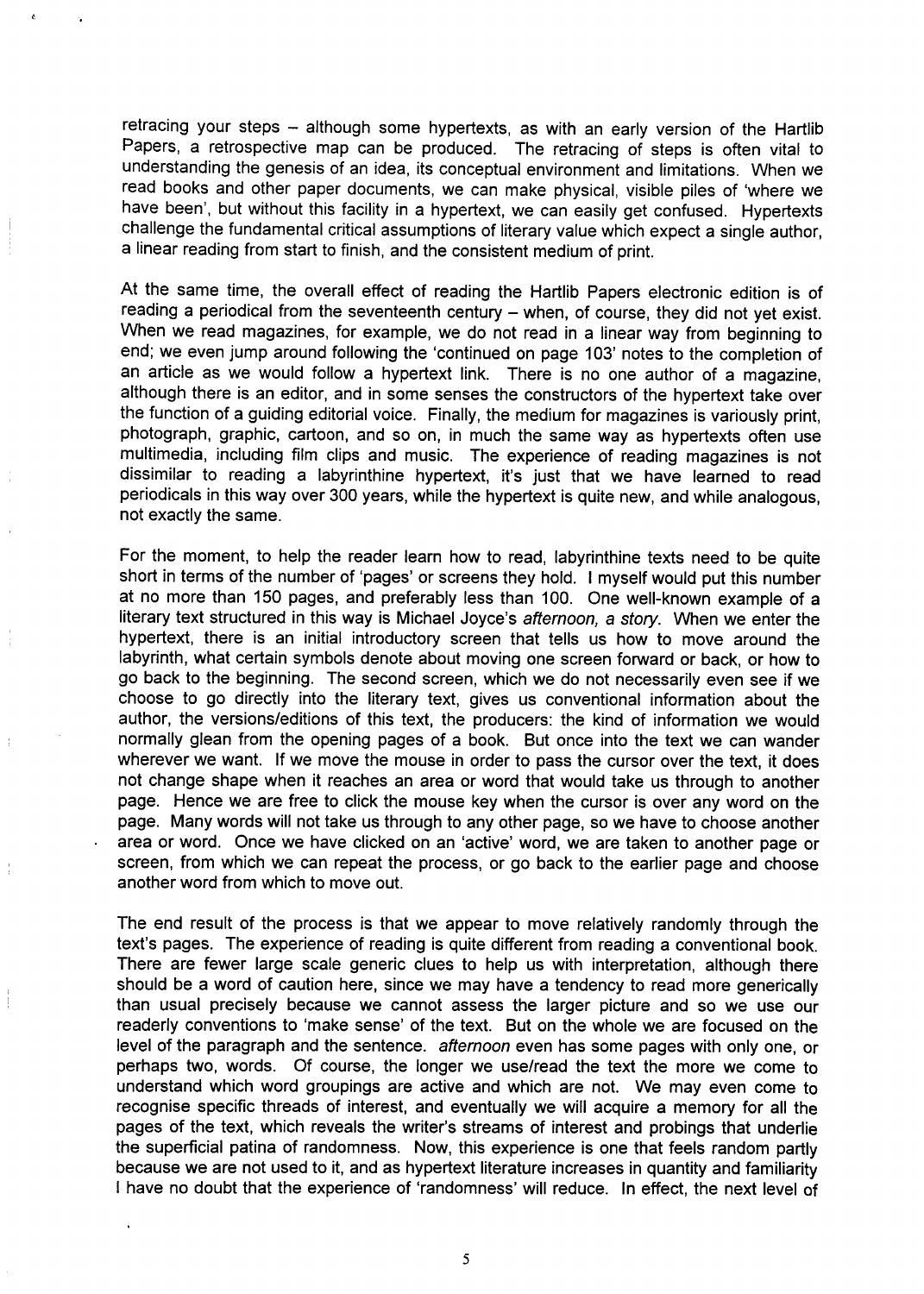skill to be brought to hypertext literature, will be, just as with any other poetic, how it challenges its own conventions.

\*\*\*\*

 $\mathfrak{g}$ , lb

At this point I would again like to look away from the electronic text and back to the book. The movement from one page to another in a non-linear fashion is something that writers have attempted to engage with for centuries. I spoke in the previous lecture of the use of indices and tables of contents, as well as the wonderful experiments of Laurence Sterne in Trisfam Shandy, and I have mentioned above the way the periodical, which after all, has been the most popular mass printed medium for the last three centuries, deals with this issue. In addition I would like to point out the many attempts at the 'loose leaf book, from early twentieth century writers such as Ford Madox Ford, to more recent poets like B P Nichol. Much concrete poetry has been an attempt to loosen up the apparent fixity of the physical book, and the implications of absolutism in that popular term 'it's down there in black and white'. Nichol is an excellent example of this. His books are radical explorations of the potential for print to convey different kinds of reading experiences. He plays, as have many twentieth century poets such as E E Cummings, with typography; and he frequently incorporates graphics. Book 5 of his tragically shortened autobiography Martyrology, uses the concept of 'chaining', which is similar to that of 'threads' in hypertext. The reader reads down a page, but at times finds a word with a superscripted number attached to it, the number inviting us to leave the current page and to continue by reading from the section associated with that number. The final volume of the Martyrology even scores most of its poetry onto a musical stave.

Nichol- also. produced many pieces of book art, by which I mean books constructed in a physically different manner to the conventional printed and bound gatherings that we associate with the word 'book. Loose-leaf books are on the way to this kind of experiment, but there are very many other examples of this kind of work. For instance, the work of Deb Rindl, whose 'Thin Blue Line' is a classic example of the physical extension of a pun, that draws out the associations with the phrase to an end that would be ludicrous were it not for the formally pleasing aesthetic form of the foldout book, that creates a tension between joke and medium, that in turn becomes a commentary on the phrase. Similarly, Elizabeth Lemoine and Amy Gogarty's Listener, and other texts offers a simple yet highly effective piece of book art, that concentrates and concentrates on the process of reading. Instead of turning pages from right to left and so on throughout, the reader has to unfold each opposing pair of pages so that it reveals its contents. The first and final opening contain the expected information about the writers, the edition, the producers and the circumstances of the text. But the central openings, each on unusually textured or designed background paper, and<br>each with specific typography, offer different approaches to reading experiences. The each with specific typography, offer different approaches to reading experiences. physical form of the book draws the reader right into the issues of reading that are being considered.

Hypertext, like book art, currently draws attention to its own physical form, precisely because it is so new. As implied above, I suspect that much hypertext will cease to do so as its forms become familiar. There is currently a debate about the way that hypertext, along with a number of other computing structures, can create 'emergent' phenomena. In other words, because it offers more flexible ways of moving around and combining textual elements, when those elements become juxtaposed in new and different ways they may generate completely unexpected and unplanned-for events. The reason for the concern over this debate is that in the field of Artificial Intelligence such emergent phenomena might lead to, for example, robots being able to take actions that are independent of their programming. In other words, they may mimic human intelligence, and possibly even take action against humans. There is some cause for concern about this in the area of robotics, since the robot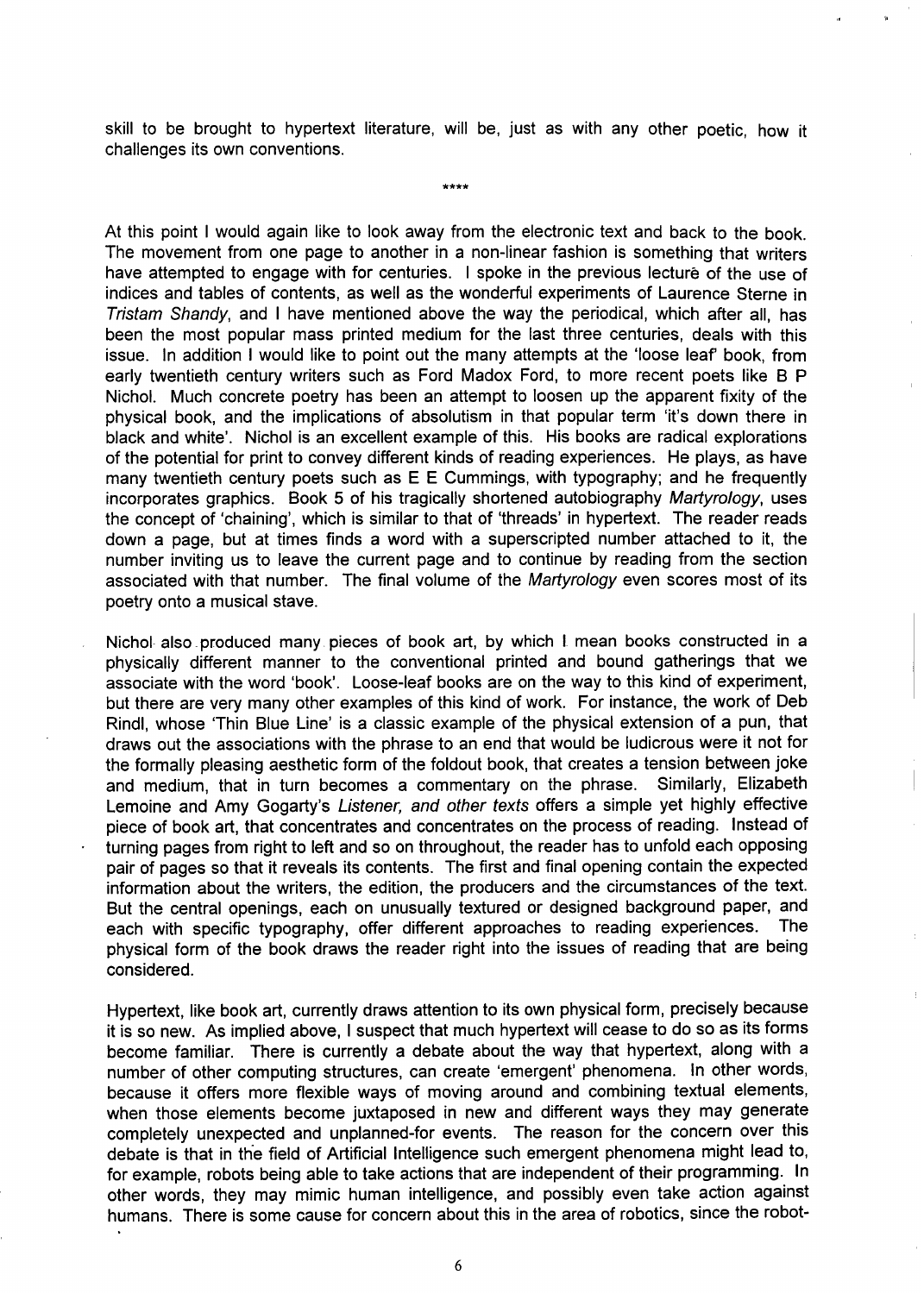constructions will be able to take action and have effects in the social and political world, Hence we have to be concerned about the ethics of the situation.

However, this concept of 'emergent' phenomena and independent event does not differ in any other way from human constructions like science and technology, which also have obvious effects on the social and political, or like the arts. When a scientist or an artist works on reality, phenomena emerge all the time from specific experience and experiment. When the public engages with those pieces of work, yet more phenomena emerge, often in interpretations. What makes these activities different to robotics, is that the effects are put into action by way of human agents who do have social and cultural training in what is acceptable and what is not. Let's say a reader reads a hypertext program that is built to generate new links when that reader visits a sequence of pages; those new links subtly change the overall structure of the text for the next reader. Readers of books do not change the actual words on the page; however, many of them go away and write different texts as a result of the act of reading. This is a function of the medium, but does not change the fact that new texts result. Another way of looking at this is laid out in a recent book by Espen Aarseth, Cybertext, in which he argues that electronic texts are 'ergodic', they require more interaction from the reader than do books. But the only sense in which hypertexts produce emergent phenomena and books do not, is that we are more used to books and we take their activity for granted. Once we take the activity of hypertexts for granted then we will forget that they are programmed by humans and begin to think that they have taken on some new and magical quality.

This said, hypertexts can make it much easier to represent the process of reading and interpretation, and the construction of different meanings and significances. The most recent hypertext that I have worked on is concerned with making available contexts for the study of Mctorian periodicals. It is structured like a central text hypertext, but with nothing in the position of the central text. Hence the reader wanders around the groupings of contextual material, following the suggested pathways if they wish, but always needing to be aware of constructing the relevant connection to the periodical material under consideration that is physically in the different medium of print. The key facility that the hypertext offers is that of the readers making their own links between different pages, so that what happens is that their topic of interest gradually acquires a web of connections, a contextual nest is woven around it. The user may choose to keep the nest individual and specific to themselves; they may choose to develop it in discussion with others; or they may choose to join a group and develop it corporately.

The main point about the hypermedia nests is that they are on a scale small enough to encourage assessment of the implications of contextual strategy or patterns of links, on social actions. Here, most immediately, those social actions are concerned with how knowledge about periodicals is being constructed. The next stage of my project will be to turn the virtual nests of context that are made by users into a graphic representation that can itself be open to aesthetic interpretation in much the same way as a drawing or painting. What I am trying to do is find a way for the reader to think about the interactivity with the hypertext as necessarily engaged, in other words a way that makes it extremely difficult to take the medium for granted. The only way that we will be able to think of these texts in terms of responsible aesthetics, is if we can work on strategies for writing and reading that engage the writer and reader into the production and recognition of shared value.

To conclude, I would like to point to the work of Susan Johanknecht, currently teaching the MA in Book Art at Cambewell College of Art. She has produced a number of texts that run hypertext programs alongside the printed book in fascinating, elusive and synergetic ways. One such combination is called of science and desire. The book itself is a conventionally produced short book in which she is considering what might happen if we tried to produce a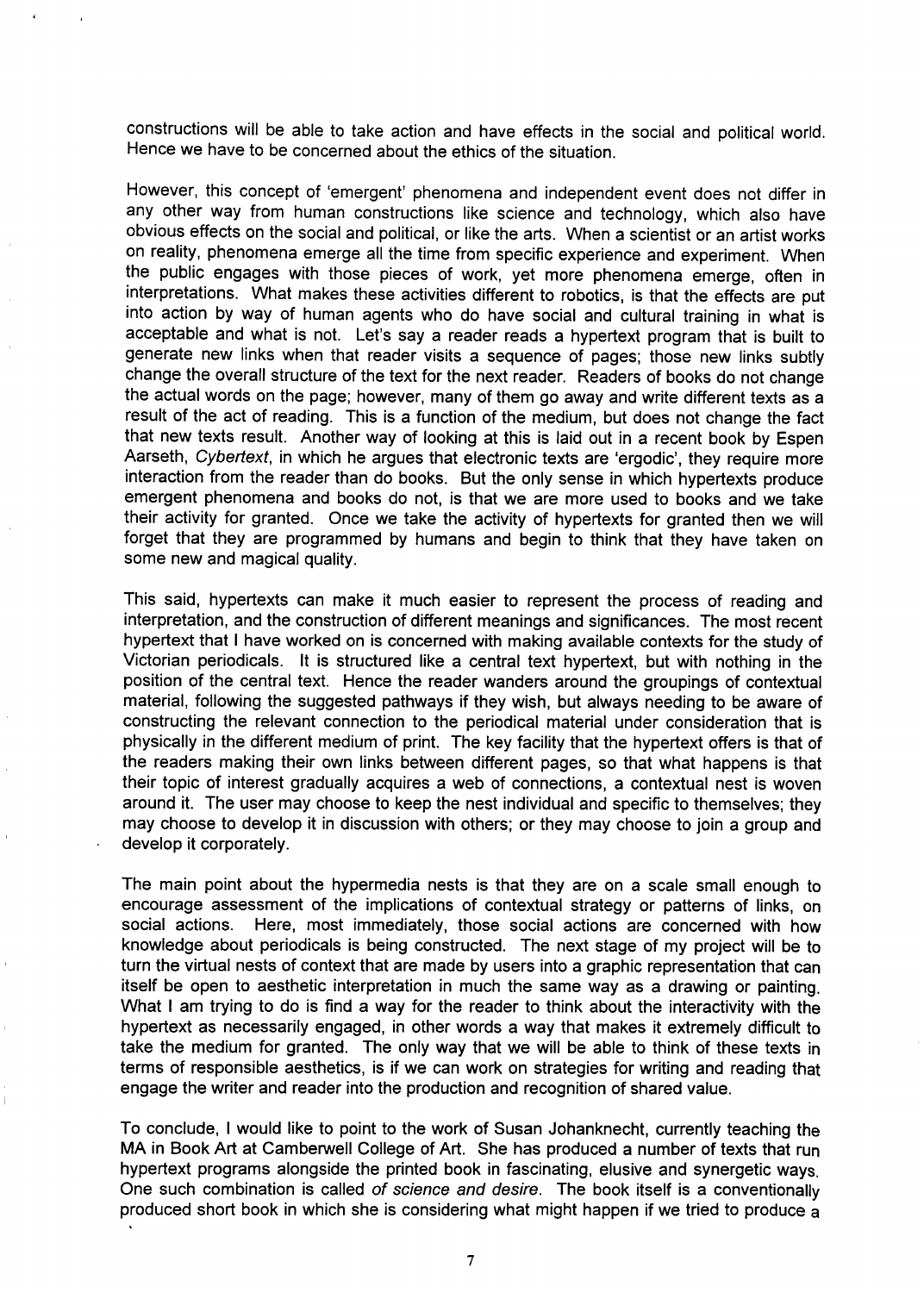GSCE physics explanation for events such as 'touch' or 'kiss' or 'stroke'. In itself it is a fascinating approach to a philosophical suggestion that emotions and sensory experiences are the source for conceptual categories, that is being pursued in challenging ways by people such as Alison Jagger, who has famously defined 'rationality' as just an *authorised* emotion.

Johanknecht's short book is, on its own, enigmatic. The black cover is extraordinarily sensuous, and anyone who has felt it always comments on its unusual texture. But the words and pictures inside the book demand longer and more acute attention. The accompanying CD program offers slow-motion enactments of the diagrams, that the reader/listener/viewer must watch in the entirety of their unit. In other words, we cannot just click out of a page that seems uninteresting. This arrests our attention, slows down the casual speed with which we usually consume images, and prepares us for thinking about what we see on the screen. And then, the screen images become accompanied by an overlaid voice that whispers the words that we find on the pages of the book. What is interesting is that when we return to the book, we read more slowly, we retain vestigial memories of the whispering voice, and the text becomes infused with different significance.

The other Book-CD combination by Susan Johanknecht with which 1 would like to end this discussion, WHO WILL BE IT?, is even more elusive. The 'book' version of this work is a small, detailed and carefully produced box. When opened, the 'reader' finds a thin layer of gold gauze that covers a set of printed tokens, rectangular cards that either have 'scissors' or 'rock' or 'paper' on one side and a short piece of poetry or poetic commentary on the back, or have a photographic image on them. There is also one token that explains how the reader might read/play the book, that clearly relates to the game of scissors/rock/paper. The accompanying CD program displays a small rectangle, possibly around the same size as the rectangular cards, on a black background that takes up the rest of the screen. In this rectangle there is a photograph of a box within which a large pair of shears rocks back and forth. The reader uses the mouse to click on the shears, and depending on at which point in its motion it is stopped, the photograph of the shears is replaced by various photographs of paper, scissors and rocks which then engage in a graphic interaction that plays out the logic of the game while a voice-over speaks the poetic commentary. These short pieces of graphic interaction are visually exquisite, at the same time as being slightly ominous. They engage our attention partly because, as elements in the game, they challenge us to an allegorical reading: what do the elements of the visual picture indicate, especially when viewed with the poetry being voiced over them. And those pieces of poetry are not necessarily the same for any one graphic; we may revisit a particular picture and have a different commentary being voiced over. Returning to the 'book' we are alerted to the potential in the words and pictures that, yes, we would probably have unleashed in the course of a slow and careful reading, but which has become pointed and prompted by the experience of the CD.

These book-CD combinations are not immediately gratifying and satisfactory in the way that 253 is, but they also generate highly complex responses that make us think about how we are reading in radically new directions. We need to think about both the satisfactions and challenges to the genre in sorting out how these texts can be valuable. Hypertext literature is full of such developments and will continue to engage readers over the next century just as much as the novel or the sonnet has done over earlier years.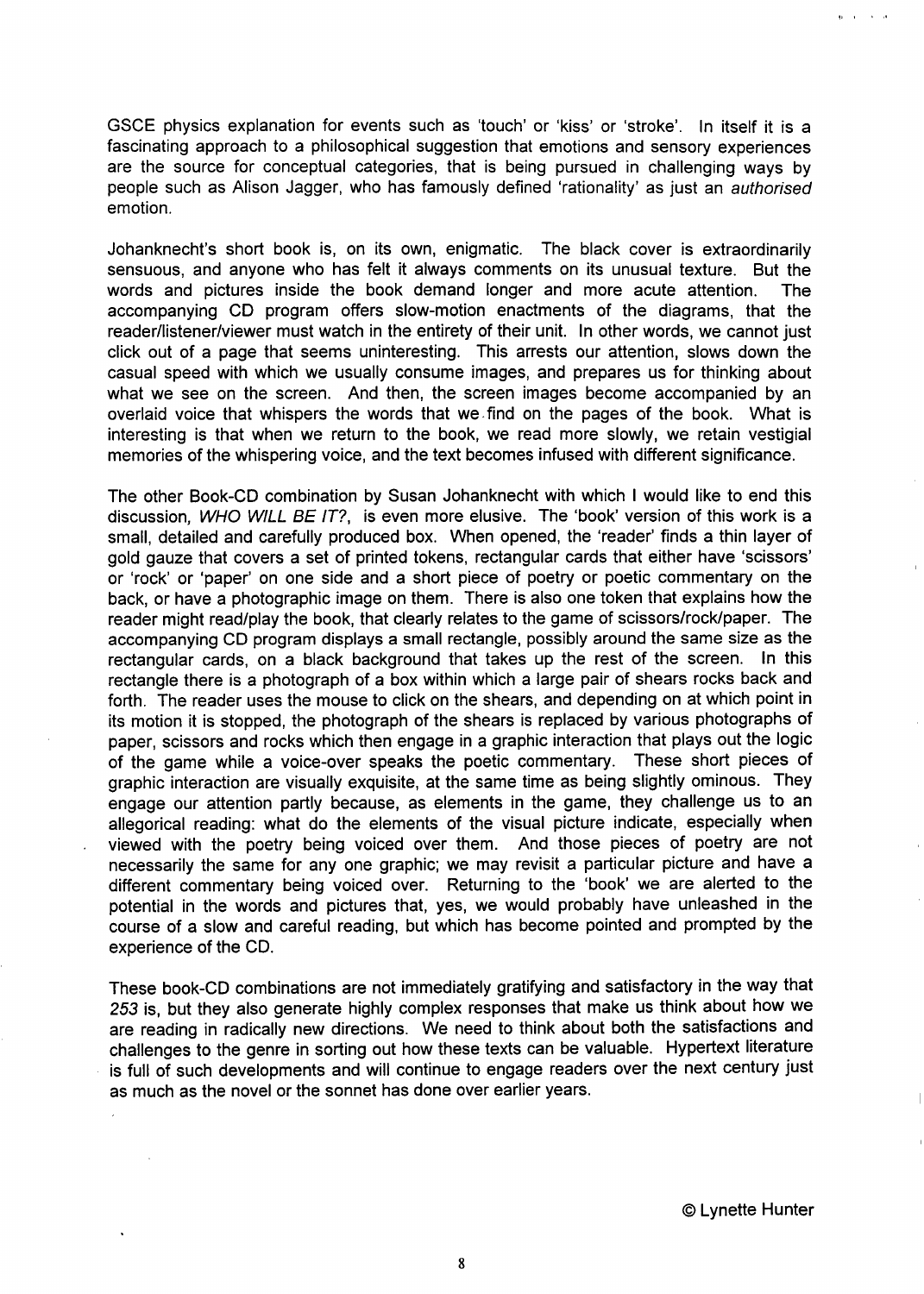#### Texts referred to:

, .< ,, ,(

 $\mathbf{I}$ 

E. Aarseth. Cybertext: Perspectives on ergodic literature. John Hopkins UP, 1997.

Susan Johanknecht. of science & desire + WHO WILL BE IT? Interactive design and programming, Everol McKenzie. 1996.

Michael Joyce. afternoon, astory. Eastgate Systems, 1987.

Elizabeth LeMoine and Amy Gogarty. Listener and other texts. Truck Gallery, 1997.

bp Nichol. The martyrology. Coach House Press, Book 5: 1982, Book 9: 1993.

Deb Rindl. Thin Blue Line.

G. Ryman. 253: http://www.ryman-novel.com

NB: In the course of the transcript of the last lecture I referred to a George Herbert poem, The temple. This poem, of course, does not exist. I was transposing from a Puttenham figure of 'the temple' while thinking of Herbert's poetry. A good example, and the one I referred to in the lecture itself, would be 'Easter Wings'.